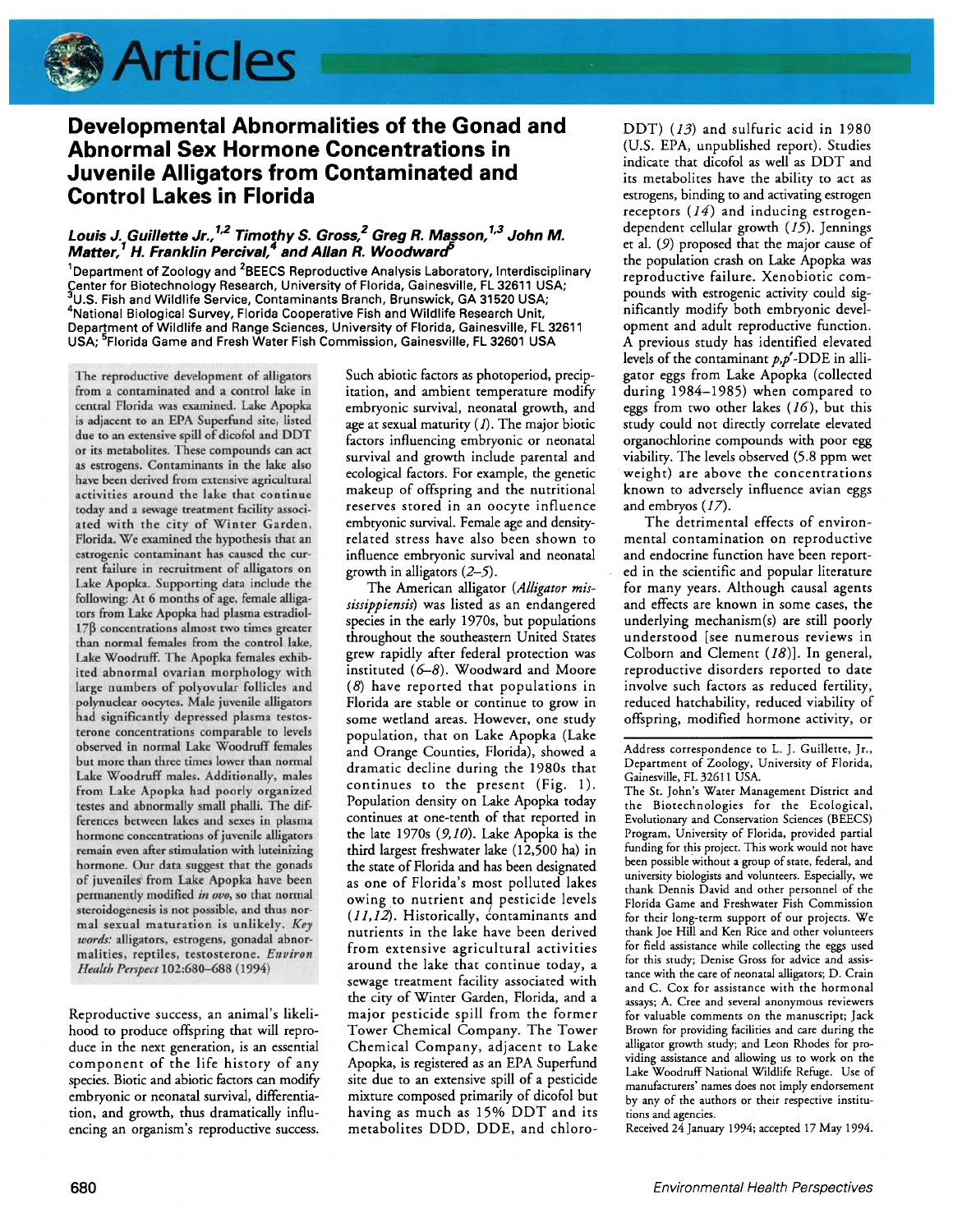

Figure 1. Estimated numbers of juvenile (30-122 cm) alligators per kilometer of shore line on Lakes Apopka, Griffin, and Jessup, Florida, during 1980-1987. Estimates were derived from logtransformed night-light counts, adjusted for water level, and presented on an untransformed scale. Redrawn from Woodward et al. (10).

altered adult sexual behavior. There are also reports of poor growth, wasting, and lower rates of neonatal activity (18). Recent studies reporting significantly depressed viability rates for alligator eggs from Lake Apopka (10,21,22) suggest that a contaminant problem exists on this lake.

The current studies have examined several specific aspects of the biology of alligator eggs and neonates from Lake Apopka as well as from a control area, Lake Woodruff National Wildlife Refuge. We examined viability of eggs from Lake Apopka as well as gonadal development (anatomy and endocrine function) of neonates from both lake systems. We hypothesized that even if viability is depressed for eggs from Lake Apopka, healthy young exhibiting normal growth and reproductive development could be produced. Population studies have shown that due to the long (20 year) reproductive life of female alligators (2,23) and high adult female survival, relatively few young need be recruited each year to maintain a viable, stable population (24). Why then does the density of juvenile alligators on Lake Apopka remain low? Can we expect a population increase in the next few years, once juveniles currently growing on Lake Apopka reach sexual maturity? Or could there be subtle damage of the reproductive system that would preclude these young alligators from subsequently producing viable offspring? Recent studies suggest that exposure to low concentrations of estrogenic xenobiotic compounds during embryonic development can permanently alter the morphology and physiology of the mammalian reproductive system (14,19,20,25). Our studies have examined the comparative reproductive anatomy and endocrinology of neonatal and juvenile alligators obtained from either a lake contaminated with high levels of organochlorine compounds (Lake Apopka) or a relatively uncontaminated control lake, the Lake Woodruff National Wildlife Refuge.

## Methods

## Eggs and Neonatal Care

We collected alligator eggs from <sup>25</sup> nests on each of two lakes, Lakes Apopka and Woodruff, during June and July 1992. Complete clutches were collected on Lake Apopka, but due to permit restrictions limiting the removal of animals and their products from federal wildlife refuges, only two viable eggs and all dead eggs were collected from nests at Lake Woodruff National Wildlife Refuge. Lake Apopka is adjacent to an EPA Superfund site (listing due to a pesticide spill in 1980 from the Tower Chemical Company). In contrast, the control area, Lake Woodruff, is part of the Lake Woodruff National Wildlife Refuge, a relatively pristine area with little direct agricultural or development pressure. Eggs collected previously from Lake Apopka showed elevated DDE concentrations. The contaminant levels in the eggs appear to be significantly greater than those reported as background environmental levels (EPA, unpublished report), suggesting that the contaminants in the eggs are the result of bioaccumulation and transfer of these factors into the eggs by the female.

Sex determination is temperature dependent in alligators. High temperatures  $(233^{\circ}C)$  produce all males, whereas lower incubation temperatures (<30'C) produce all females (26). All alligator eggs were collected before the developmental period during which sex determination occurs (average egg age 12 days), and eggs were incubated at a temperature (30.5°C) known to produce approximately a 1:1 sex ratio. We positioned eggs in plastic pans  $(61 \times 36 \times 13$  cm) on 5 cm of natural nest material with additional nest material cushioning layers of eggs when required. Eggs were covered with natural nesting materials (2-4 cm). During transportation of clutches, care was taken to avoid excessive vibration or shock, which could cause detachment of the embryonic membranes from the shell and subsequent mortality (2). Woodward et al. (27) found that careful handling and transport of alligator eggs avoided such mortality. At the incubator, all intact eggs were transilluminated (candled) to check for viability and egg-band development (27).

The incubator housing clutches was an insulated 7.3 m  $\times$  3.7 m portable building. Humidity and temperature were controlled by <sup>a</sup> heat/cool humidifier unit. Mean relative humidity readings for 3-hr intervals were  $95 \pm 1\%$  (measured by wet bulb thermometer). Individual trays within each rack were inspected twice daily to ensure adequate moisture content for each clutch. Target temperature within the incubator was 30.5°C and was monitored with mercury thermometers and a multi-probe thermocouple system (Atkins Technical, Gainesville, Florida). Eight probes were systematically positioned within the nesting medium of sphagnum and in the general circulation of the incubator; temperatures averaged  $30.7 \pm 0.4$  °C.

We maintained eggs within their clutch in the same order as collected. A maximum of three clutches per tray, separated by boards, were nestled in sphagnum moss and placed in the incubator. Trays of eggs were covered with 50% shade cloth to allow air circulation but maintain the integrity of the clutch and neonates after hatching. We placed clutches in trays or pans with <sup>a</sup> minimum of 2.5 cm of sphagnum insulation on the sides, top and bottom. To minimize premature hatching of alligators by audible cueing from adjacent clutches, we grouped clutches with similar hatch dates together.

After hatching, neonatal alligators were maintained in an insulated building. Most hatchlings were retained until they were actively feeding (approximately 10 days). After yolk absorption was complete, hatchlings were web-tagged with sequentially numbered #1 Monel tags between the 3rd and 4th toes of the right rear foot. We recorded data on physical abnormalities, weakness, and death. Mortality was recorded for all clutches, and weight (nearest 0.1 g), total length (TL; to the nearest <sup>1</sup> mm), and snout vent length (SVL; to the nearest <sup>1</sup> mm) were recorded for all live hatchlings.

Within 10 days of hatching, 25 robust neonates from each lake  $(N= 50$  neonates total) were chosen and transferred to the Sante Fe Teaching Zoo, Gainesville, Florida, where they were housed in an outdoor enclosure  $(30 \times 10 \text{ m})$ . This enclosure was covered with wire mesh to prevent predation, but animals experienced natural fluctuations in photoperiod and temperature. Animals were fed *ad libitum* daily with commercial alligator chow (Burris Mill and Feed Inc., Franklinton, LA). The water in the pool, contained within the enclosure, was changed daily. We visually examined animals daily for general health (i.e., activity level, feeding activity) without disturbing the young. If an animal exhibited poor health, such as significant loss of weight or obvious skin infections, we removed it from the enclosure and the experiment and medically treated it. During the 6-month period the animals were housed at the zoo, they were measured and weighed every 2 weeks.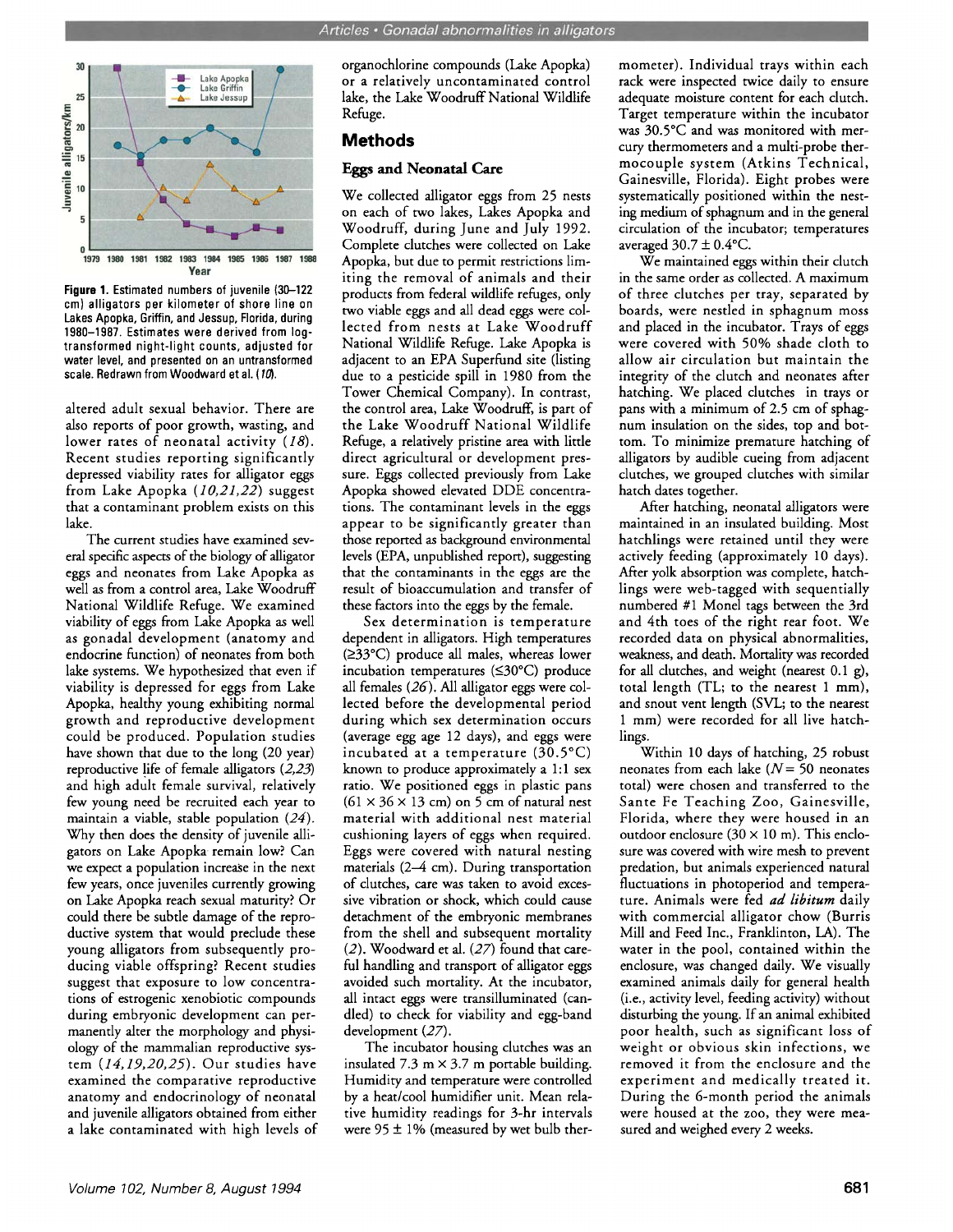Table 1. Body measurements (mean  $\pm$  SE) of neonatal alligators obtained in 1992 as eggs from Lakes Apopka and Woodruff and hatched in captivity

| Measure                | Lake<br>Apopka   | Lake<br>Woodruff |
|------------------------|------------------|------------------|
| n (male/female)        | 5/11             | 9/13             |
| Total length (cm)      | $34.5 \pm 2.1$   | $34.0 \pm 1.3$   |
| Snout vent length (cm) | $17.6 \pm 1.0$   | $17.1 \pm 0.6$   |
| Weight (g)             | $158.0 \pm 28.4$ | $138.0 \pm 17.8$ |

# Plasma Hormone Determinations

After 6 months of growth, all animals were measured, weighed and had a 1-ml blood sample obtained from the caudal blood vessels between 1000 and 1200 hr; all samples were obtained within 10 min of capture. Immediately after taking the blood sample, we injected each animal intraperentoneally with luteinizing hormone (LH; <sup>10</sup> IU; NIH; Lot S-19). A second injection of LH (10 IU) was given the next day (1000-1 100 hr). Twenty-four hours after the second injection, we obtained a second 1-ml blood sample. All heparinized blood samples were stored on ice until centrifugation, which occurred within 2 hr of collection; the plasma obtained was snap-frozen in liquid nitrogen. We analyzed aliquots of the plasma samples for plasma estradiol- $17\beta$  and testosterone concentrations using validated radioimmunoassays (see below).

All animals were killed after the second blood sample was obtained. Both gonads were removed intact, and the left gonad was fixed in Bouin's fixative for standard histological examination (the right gonad was cultured, and data from this study will be presented elsewhere). After fixation, intact gonads were dehydrated, embedded in paraffin, and serially sectioned at  $7 \mu m$ thickness. We stained mounted sections with either alcian blue counterstained with hematoxylin and eosin or the trichrome stain of Harris. General morphology of the gonad was examined and used to determine sex of the animal. We compared gonadal sex to that assigned using external morphological features, principally the presence of a penis in males. Abnormalities in gonadal morphology were described after examining the histological preparations. Every third slide was examined throughout the set of serial sections.

# Radioimmunoassays

We analyzed plasma samples from neonatal alligators for estradiol and testosterone using radioimmunoassay (RIA) procedures. For estradiol determination, samples (100 pl) were extracted with 5 ml diethyl ether before RIA analysis. Each sample was analyzed in duplicate and corrected for an extraction efficiency of 92 ± 2.4 %.

Table 2. Mean (± SE) plasma concentrations (pg/ml) of estradiol-17 $\beta$  (E<sub>2</sub>) and testosterone (T) in alligators <sup>6</sup> months of age before or after leutinizing hormone (LH) challenge'

| Sample                   | Lake Apopka            |                        | Lake Woodruff           |                                                  |
|--------------------------|------------------------|------------------------|-------------------------|--------------------------------------------------|
|                          | Maie                   | Female                 | Male                    | Female                                           |
| n                        |                        |                        |                         | 13                                               |
| Plasma E <sub>2</sub>    | $36.2 \pm 4.9^8$       | $118.1 \pm 19.7^c$     | $40.3 \pm 8.8^{a}$      | $76.2 \pm 10.3^{b}$                              |
| Plasma T                 | $13.4 \pm 3.9^{\circ}$ | $13.1 \pm 1.7^{8}$     | $50.4 \pm 9.0^{b}$      | $18.5 \pm 3.9^{4}$                               |
| Plasma E/T               | $3.9 \pm 1.1^{b,c}$    | $11.3 \pm 2.6^{\circ}$ | $1.1 \pm 0.3^{\circ}$   | $6.1 \pm 1.3^{c}$                                |
| LH Plasma E <sub>2</sub> | $118.6 \pm 32.5^{b}$   | $170.7 \pm 14.8^c$     | $62.3 \pm 12.7^{\circ}$ | $82.0 \pm 14.3^{a,b}$<br>28.1 ± 8.1 <sup>b</sup> |
| LH Plasma T              | $15.8 \pm 3.1^{\circ}$ | $12.3 \pm 2.9^{\circ}$ | $44.5 \pm 12.5^c$       |                                                  |
| LH Plasma E∕T            | $8.3 \pm 2.7^{p}$      | $20.9 \pm 5.6^c$       | $2.1 \pm 0.8^{4}$       | $14.1 \pm 4.7^{b,c}$                             |

 ${}^2E/T$  ratio is calculated by dividing the E<sub>2</sub> concentration by the T concentration for each animal. Sex was determined by histological examination of the gonads. Values with different superscripted letters within a row of data are signficantly different (ANOVA,  $p < 0.05$  per comparison). Note that the E/T ratios reported in the table are calculated for each individual and then averaged; thus, the value reported is not the same as that calculated by dividing the means reported in the table for plasma  $E<sub>2</sub>$  and T concentrations.

Standard curves were prepared in buffer with known amounts of radioinert estradiol (1, 5, 10, 25, 50, 100, 250, 500 and 1000 pg/ml). The minimum concentration per tube that was distinguishable from zero was 5.2 pg/mi. Cross-reactivities of the estradiol antiserum (supplied courtesy of R.L. Butcher, West Virginia University; characterized by T.S. Gross) with other steroids were 11.2% for estrone, 1.7% for estriol, <1.0% for estradiol-17 $\alpha$ , and 0.1% for all other steroids examined. A pooled sample (approximately 250 pg/ml) was assayed serially in 10, 25, 50, 75, and 100-pI volumes (final volume of 100 µl with charcoal-stripped plasma). This inhibition curve was parallel to the standard curve, with the test for homogeneity of regression indicating that the curves did not differ. Further characterization of the assay involved measuring known amounts (1, 2, 5, 10, 25, 50, 100, 250 and 500 pg/ml) of estradiol in 100 µl charcoal-stripped plasma  $[Y=1.23 + 1.03X; Y=$  amount of estradiol measured (pg);  $X=$  amount of estradiol added (pg);  $r' = 0.9151$ ]. Interassay and intra-assay coefficients of variation were 7.8 and 9.2%, respectively.

For testosterone determinations, we also extracted samples  $(100 \text{ µl})$  with 5 ml diethyl ether before RIA analysis. Each sample was analyzed in duplicate and corrected for the extraction efficiency of  $84 \pm$ 3.3%. Standard curves were prepared in buffer with known amounts of radioinert testosterone (1, 5, 10, 25, 50, 100, 250, 500 and 1000 pg/ml). The minimum concentration per tube that was distinguishable from zero was 7.9 pg/ml. Cross-reactivities of the testosterone antiserum (purchased from ICN Biomedicals, Inc., Wilmington, DE; lot 07-189016) with other steroids were 18.75% for  $5\alpha$ -dihydrotestosterone,  $3.0\%$  for  $5\alpha$ -androstenediol, <1.0% for androstenedione, and 0.1% for all other steroids examined. A pooled sample (approximately 180 pg/ml) was assayed serially in 10, 25, 50, 75, and

100 pl volumes (final volume of 100 pl with charcoal-stripped plasma). This inhibition curve was parallel to the standard curve, with the test for homogeneity of regression indicating that the curves did not differ. The assay was further characterized by measuring known amounts (1, 2, 5, 10, 25, 50, 100, 250 and 500 pg/ml) of testosterone in 100 pi charcoal-stripped plasma  $[Y=3.40 + 0.95X; Y=$  amount of testosterone measured (pg);  $X =$  amount of testosterone added (pg);  $r^2$  = 0.8763]. Interassay and intra-assay coefficients of variation were 8.7 and 10.3 %, respectively.

# **Statistics**

We tested for differences in hormone concentrations between sexes and lakes by two-way ANOVA (Stat-view II, Abacus Concepts, Inc., Berkeley, CA, 1988). Where significant  $(p<0.05)$  variation existed, Scheffe's F-tests were performed. Student's t-tests were used to compare differences in hatchling weights and lengths. A repeatedmeasures ANOVA was performed to determine differences in growth patterns between lakes and among clutches. Ratio data (estrogen/testosterone ratios) were arcsin-transformed before significance testing to achieve homogeniety of variance (27).

# Results

Mean clutch size  $(\pm 1 \text{ SE})$  for Lake Apopka in 1992 was  $47.8 \pm 1.3$ , with an average of  $13.9 \pm 3.5$  hatchlings produced per clutch. Viability is calculated as the number of eggs that produce a viable hatchling as a percentage of the number of eggs laid. Clutch viability was depressed for clutches from Lake Apopka collected in 1992 when compared to viability rates reported from other lakes in other years, which averaged 51.5 % (21). Mean viability (28.3 <sup>±</sup> 7%) for the 24 Lake Apopka clutches incubated was not different from that observed during the previous 2 years  $[1990 = 30.8\%;$ 1991 = 28.6%:  $(21)$ ] on Lake Apopka (note that <sup>1</sup> clutch collected from Lake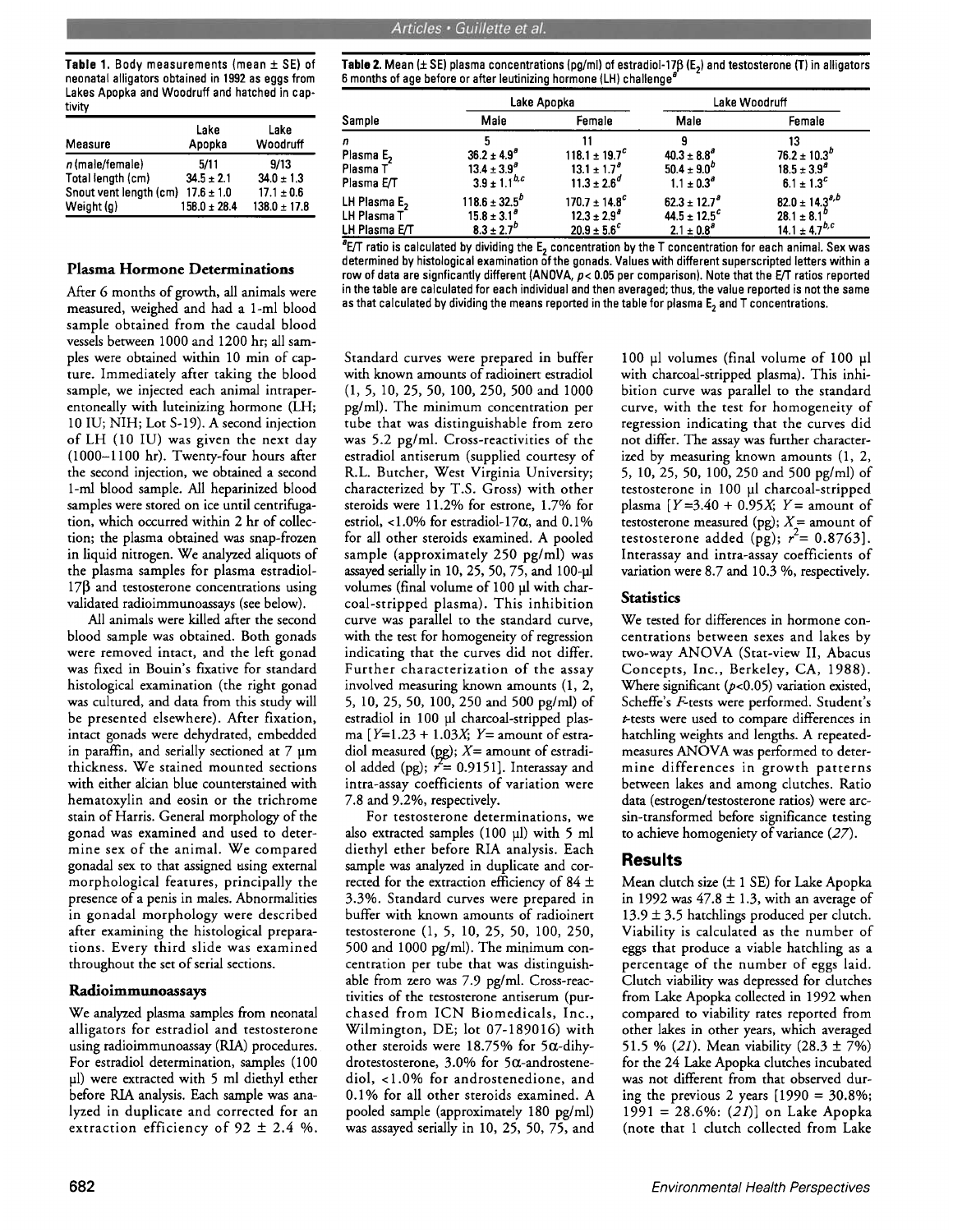

Figure 2. Mean  $(\pm$  SE) estrogen/testosterone ratios for male and female juvenile alligators from Lakes Apopka and Woodruff. Bars with different letters are significantly different.

Apopka in 1992 was not incubated because all eggs were dead upon collection from the nest). However, this mean misrepresents actual viability of many clutches from Lake Apopka, as we observed that these clutches either produced many offspring or no offspring. Of the 24 clutches of eggs incubated, 8 clutches produced no viable offspring, whereas 5 clutches exhibited viability rates of 75% or greater. Neonatal survival was reduced for young from Lake Apopka with 41% mortality within 10 days after hatching, whereas mortality for neonates from Lake Woodruff was less than 1%. There was no significant difference, however, in the length or weight of neonates at hatching when the two lakes were compared (Table 1).

During the 6 months young alligators were raised in captivity, 9 of the original 25 neonates from Lake Apopka died, whereas 2 of the 25 hatchlings from Lake Woodruff died. An additional neonate from Lake Woodruff was removed from the study due to an eye infection that required treatment. For neonates from Lake Apopka that survived, no significant difference was detected in body weight or total length after 6 months of growth when compared to Lake Woodruff neonates. The only major effect noted was that the clutch from which a neonate hatched significantly influenced its growth. A repeated-measures ANOVA, examining the effect of clutch on hatchling growth, indicated a strongly positive effect (SVL:  $F =$ 5.756,  $df = 19$ , 564;  $p < 0.0001$ ; weight: F  $= 5.445$ ;  $df = 19, 560$ ;  $p < 0.0001$ ).

Female juvenile alligators from Lake Apopka had significantly higher plasma estradiol-17 $\beta$  (E<sub>2</sub>) concentrations (F = 15.08;  $df = 1$ , 34;  $p = 0.005$ ) when compared to either females from Lake Woodruff or to males from either lake (Table 2). In contrast, male alligators from Lake Woodruff exhibited a mean plasma testosterone (T) concentration that was almost four times higher than those of males from Lake Apopka or of females from either lake  $(F=8.39; df=1, 34;$  $p=0.0065$ ; Table 2). Males from Lake Apopka had <sup>a</sup> mean plasma T concentration that was not significantly different from that of females from either lake (Table 2). The  $E_2$  and T data can be expressed as a ratio that represents the steroid milieu circulating in the animal. Male and female juvenile alligators (sex determined by gonadal histology) from Lake Woodruff have unstimulated, normal plasma E/T ratios, whereas the females and males from Lake Apopka have significantly elevated plasma E/T ratios ( $F = 4.46$ ;  $df =$ 1, 34;  $p = 0.042$ ; Fig. 2).

After gonadal stimulation with two injections of LH, a similar relationship was observed in circulating hormone concentrations (Table 2) and E/T ratios, with Lake Woodruff alligators having ratios of 2.05 for males and 14.1 for females, whereas males from Lake Apopka exhibit a ratio of 8.3 and females a ratio of 20.9. It is important to note that the E/T ratio in both Apopka and Woodruff males increased between nonstimulated and stimulated, indicating that the testes responded by synthesizing larger quantities of  $\bar{E}_2$  than T. However, the responsiveness of the males from Lake Apopka (3.3 times increase in  $E<sub>2</sub>$  synthesis) was greater than that observed from Lake Woodruff males (1.5 times) and from females of either lake (Lake Apopka females  $= 1.4$  times; Lake Woodruff females  $= 1.1$  times). These data indicate that all animals were sensitive to LH stimulation, but males from Lake Apopka were more responsive to LH stimulation and responded by making large amounts of  $E_2$ . Even though females from Lake Apopka exhibited the poorest response to LH stimulation, they exhibited the highest unstimulated and stimulated plasma concentrations of  $E<sub>2</sub>$  (Table 2).

Histological examination of the gonad confirmed the sex of all animals assigned by external morphological features, except four animals from Lake Apopka. In two cases, animals identified as females, owing to the lack of a penis, were subsequently observed to have testes based on histological structure. Additionally, two animals were identified as males, owing to the presence of a penislike structure (enlarged clitoral development?) but had histologically identifiable ovarian tissue.

Histological examination of the ovaries and testes obtained from Lake Woodruff animals revealed normal structures consistent with the age of the animals examined. Females had ovaries characterized by a surface epithelium composed of squamous cells overlying an ovarian cortex with many primary follicles (Fig. 3). The ovarian folli-

cles at this stage consisted of a single or double layer of granulosa cells surrounding a single oocyte with a distinct nucleus. The nucleus of some of the larger follicles was almost completely surrounded by a crescent of granular material (Fig. 3B) previously identified as a Balbiani body (28). The presence of the Balbiani body was not ubiquitous among the follicles. Lying below the cortex was a region of loose connective tissue and internal ovarian epithelium which surrounded <sup>a</sup> series of lacunae (Fig. 3). Some of the lacunae contained eosinophilic secretory material of unknown composition or source. Lacunae are a normal morphological feature of the crocodilian ovary and represent an organized medullary region of the ovary. Although the general ovarian histology observed in the females from Lake Apopka was similar to that described above for animals from Lake Woodruff (Fig. 3), significant cytological differences were noted (Fig. 4). The most notable distinction was the presence of large numbers of polyovular follicles and polynuclear oocytes (Fig. 4B,C,D) in ovaries from Lake Apopka females, which were never seen in ovarian tissue obtained from Lake Woodruff females. It was common to find as many as three to four oocytes per follicle and two or three nuclei per oocyte. Every ovary obtained from a Lake Apopka female exhibited this condition, whereas we saw no polyovular follicles or polynuclear oocytes in ovaries from Lake Woodruff females.

The testes from Lake Woodruff males were histologically characterized by the presence of well-formed seminiferous tubules lined with germ cells at early stages of development, and Sertoli cells (Fig. 5A). Mitotic activity was noted in many of the germ cells. The testes from Lake Apopka males had poorly organized seminiferous tubules (Fig. 5B,C), many of which were lined by a cuboidal epithelium not observed in testes of males from Lake Woodruff. Additionally, within the seminiferous tubules of Apopka males, there were cells with bar-shaped nuclei unlike anything observed in the testes obtained from Lake Woodruff males (Fig. 5B). The significance of these structures is unknown; to our knowledge, they have not been reported previously in reptilian testicular tissue. They may represent aberrant or premature meiotic elements.

#### Discussion

Alligator eggs and neonates from Lake Apopka differ significantly from those obtained from Lake Woodruff. First, embryos and neonates within the first 10 days of life from Lake Apopka exhibit high mortality rates. Although the neonates from Lake Apopka show no difference in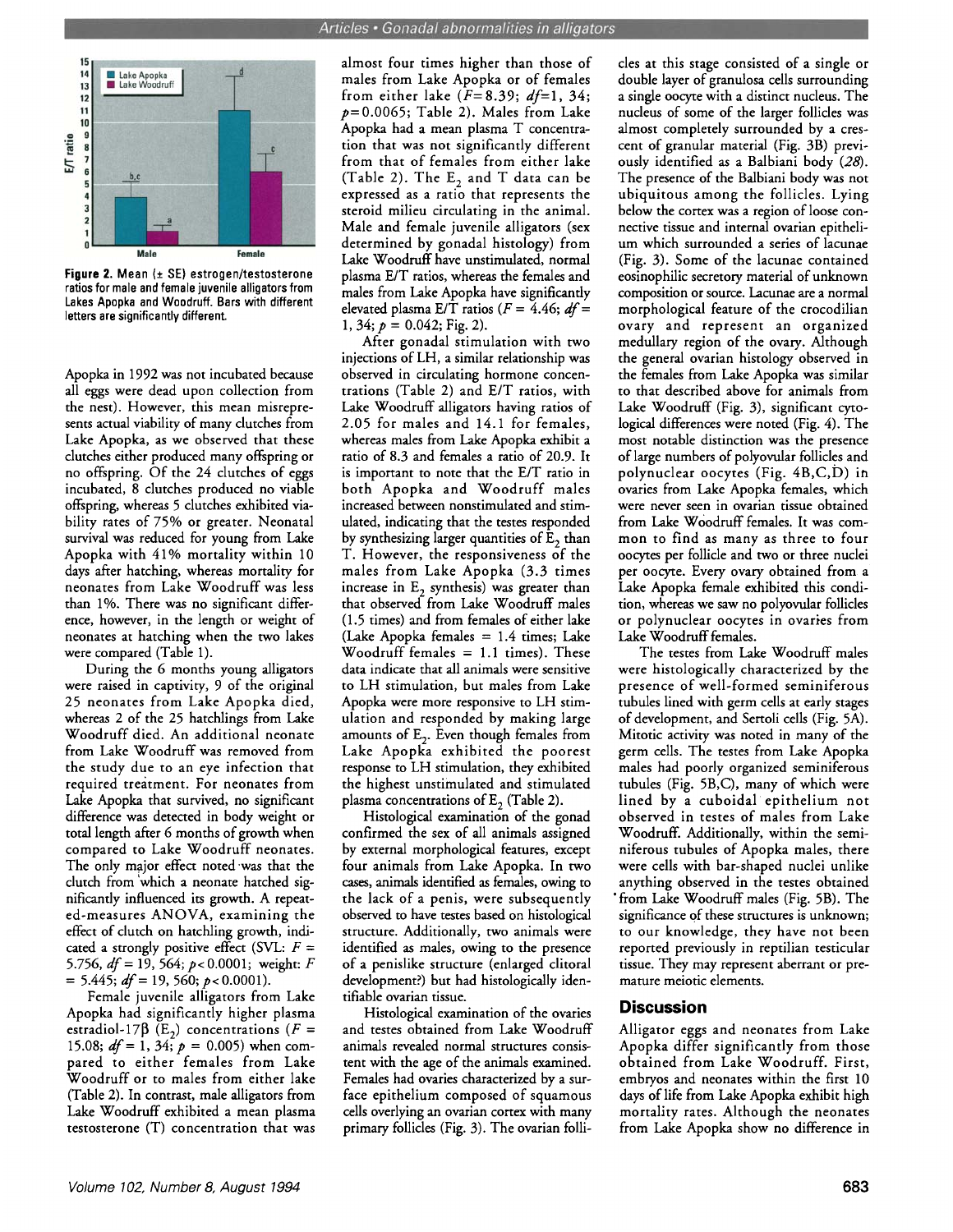



Figure 3. Photomicrographs of ovarian tissue obtained from juvenile alligators (6 months of age) hatched from eggs collected from Lake Woodruff. Note the many previtellogenic oocytes and the egg in a primary follicle (B) containing a Balbiani body. The alligator ovary is characterized by ovarian lacunae that contain secretary material of unknown composition (B,C). Bar = 50  $\mu$ m. O, oocytes; L, lacunae; b, Balbiani body.

growth during the first 6 months of life, they do exhibit significantly different plasma sex steroid (testosterone and estradiol) concentrations. The modified hormone concentrations correspond with differences in the histological appearance of the gonads. Females from Lake Apopka exhibit ovaries containing large numbers of polyovular follicles and polynuclear oocytes. Testes from males show poorly organized seminiferous tubules.

The viability of alligator eggs has been studied under laboratory conditions for various populations throughout the United States. Alligator eggs removed from the wild and incubated under laboratory conditions can yield viability rates greater than 80% (3). However, significant variation among lakes in the viability of alligator eggs (under controlled laboratory conditions) has been reported (21,22). Clutches have been collected in the past from Lake Apopka and average 18.3% hatchability as opposed to over 57% from six other lakes studied over the last 5 years  $(n=1215)$ clutches, incubated under control conditions) (21). Throughout the 1980s, clutches from Lake Apopka consistently have had the lowest viability of any reported, ranging from <sup>a</sup> high of 54% in 1983 to <sup>a</sup> low of 3.9% in <sup>1988</sup> (10,21,22). A mean viability of 54% in 1983 is the highest currently reported for Lake Apopka, although clutch viability may have been higher before the

1980s. By combining all the available data  $(10, 21, 22;$  this study), annual viabilities for clutches from Lake Apopka average 23.2%  $(n=182$  nests) for the years 1983-1986 and 1988-1992. This is substantially lower than any other lake system previously studied in Florida.

Depressed egg viability can be the result of several independent factors or the combined effects of many factors. Several hypotheses have been suggested to explain the elevated embryonic mortality in alligators reported for Lake Apopka (10,21,22). First, female alligators from Lake Apopka may produce eggs lacking specific biotic factors required for embryonic development and survival, such as trace amino acids, fatty acids, or ions, as a result of a shortage in the female's dietary supply (29). However, at the present time there is no conclusive data to support or reject this possibility. Second, females from Lake Apopka could have genetic abnormalities that contribute to the production of abnormal eggs or embryos with genetic defects. Third, the nesting environment (material composition of nests) could induce embryonic mortality. Fourth, shifts in the age structure of the breeding population, (e.g., many young and/or old females) can depress egg viability, as can density-related stress of the adult population  $(4)$ . Finally, direct effects of xenobiotic factors can contribute to the production of abnormal eggs, embryonic mortality, and neonatal death (18).

Studies examining the developmental genetics of reptiles are consistent with the hypothesis that abnormalities could cause death, but no information is available concerning the genetics of adult, juvenile, and embryonic alligators from any of the lakes we have studied to date in Florida. Many studies have suggested a possible correlation between allozyme genotype and differential survival to environmental contaminants or toxins in natural and/or experimental populations of aquatic organisms (30). These observations suggest that the population genetics of the alligators from Lake Apopka may vary from those of nonor less-contaminated lakes, but again no data are available to test this assumption. Moreover, no studies are available linking environmental contaminants directly or indirectly to genetic abnormalities in reptiles that would contribute to embryonic mortality.

A previous study (22) examined the nesting environment on seven lakes in Florida and noted no major differences in embryonic viability when nest materials were compared with embryonic viability. Lake Apopka has many nests composed of Sagittaria, a type of nest vegetation associated with lower nest heights and more shallow cavity depths. However, no relationship was noted between viability and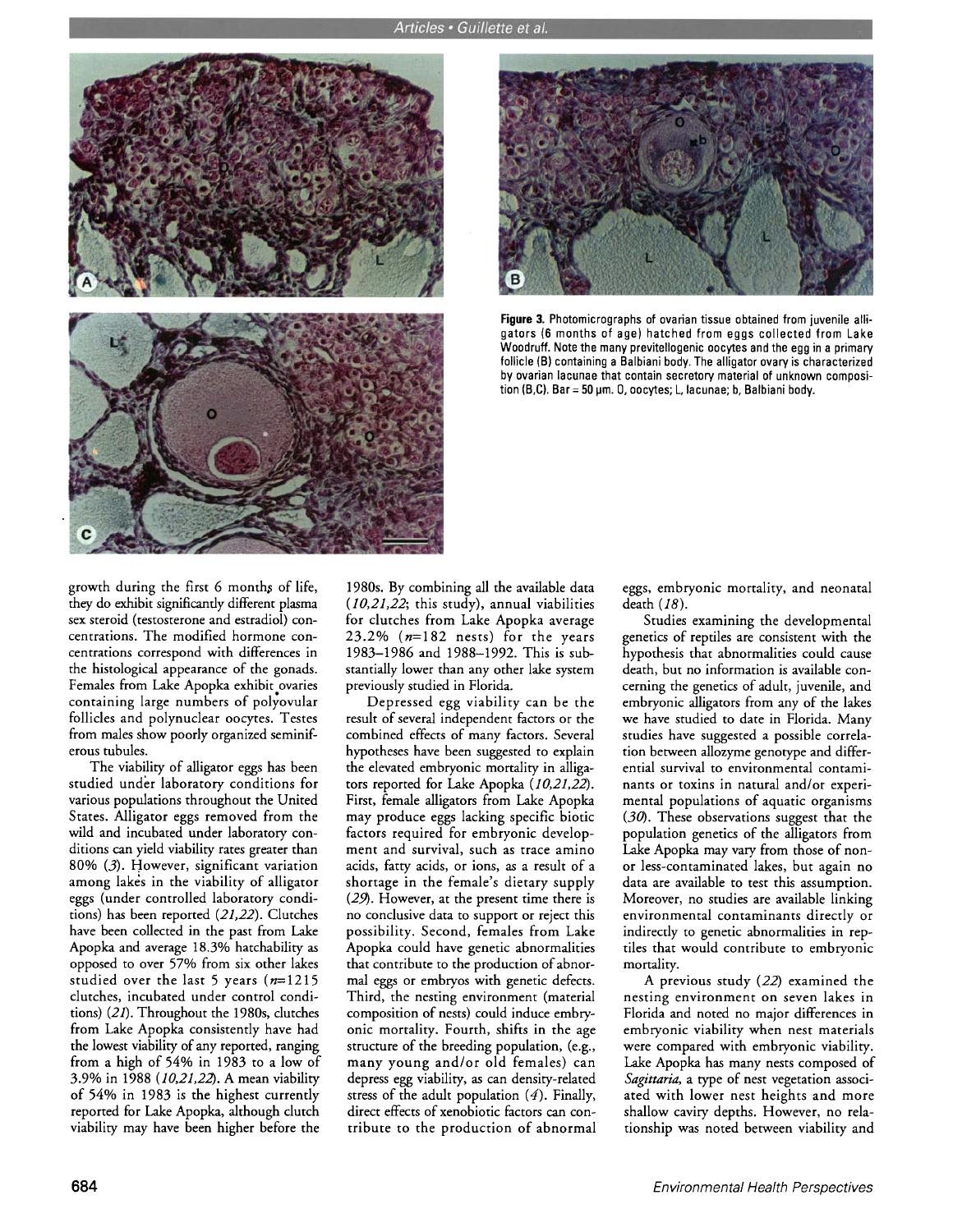

Figure 4. Photomicrographs of ovarian tissue obtained from juvenile alligators (6 months of age) hatched from eggs collected from Lake Apopka. The general morphology is similar to that seen in tissue from animals from the control lake, but histological examination reveals a large numbers of polyovular (A,B,C) follicles and polynuclear (B,D) oocytes. Bar = 50 pm (A,D) and 25 pm (B,C). 0, oocytes; L, lacunae; b, Balbiani body.

any nest parameter measured (22). The study by Woodward et al. (10) concluded that neither stress induced by elevated population density nor age structure of the breeding population at Lake Apopka appears to contribute significantly to the poor egg viability observed. They suggested that the strong association between the 1980 Tower Chemical Co. spill and the subsequent rapid decline in the juvenile population and egg viability could provide the best clue to the reproductive failure reported for Lake Apopka. These observations, combined with studies showing elevated levels of the contaminant  $p, p'$ -DDE in alligator eggs (collected during 1984-1985) from Lake Apopka (16), suggest that contaminants are a major contributor to low egg viability.

We suggest that xenobiotic compounds modify gonadal development and function in alligator neonates and are also responsible for reduced embryonic viability. Almost nothing is known concerning the effects of xenobiotic agents on reptiles. The few studies available suggest that 1) reptiles

exhibit a sensitivity to contaminants similar to that reported for birds and mammals (31), 2) reptiles bioaccumulate and biomagnify contaminants to levels equal to or greater than that reported for birds and mammals (32-34), and 3) reptiles exhibit a higher incidence of embryonic mortality and deformity with elevated concentrations of various contaminants (35). The suite of reproductive disorders reported to date in vertebrates exposed to xenobiotic compounds include reduced fertility, reduced hatchability, reduced viability of offspring, impaired hormone activity, structural abnormalities of the reproductive tract and/or altered adult sexual behavior (18,36). Our study provides evidence of reduced hatchability, reduced viability of offspring, and endocrine demasculinization of males or superfeminization of female alligators.

Many reptilian species exhibit unique facets of sexual determination. Many crocodilian (including alligators) and turtle species exhibit environmentally determined sex. Genetic factors associated with sex

determination in reptiles, and thus gonadal development, are poorly understood but the role of temperature and sex steroids has been examined (37-39). In alligators, the temperature of incubation at specific critical periods of embryonic development triggers the determination of sex  $(37)$ . Incubation temperature induces an all-or-none response, so that embryos are males or females and there are few intersexes (40).

Alligators and several turtle species can exhibit sex reversal (male to female) if developing embryos are exposed to an estrogenic compound during <sup>a</sup> specific period of time, usually the second third of the embryonic developmental period. Specifically, estrogen treatment of alligator  $(41)$  and turtle  $(42-44)$  eggs incubated at male-producing temperatures can cause sex reversal and the production of apparently normal females. Crews et al. (44) found that estradiol benzoate (EB) or an estrogen agonist (R2858) were equally effective in inducing turtle embryos to develop as females when eggs were incubated at maleproducing temperatures. Further, they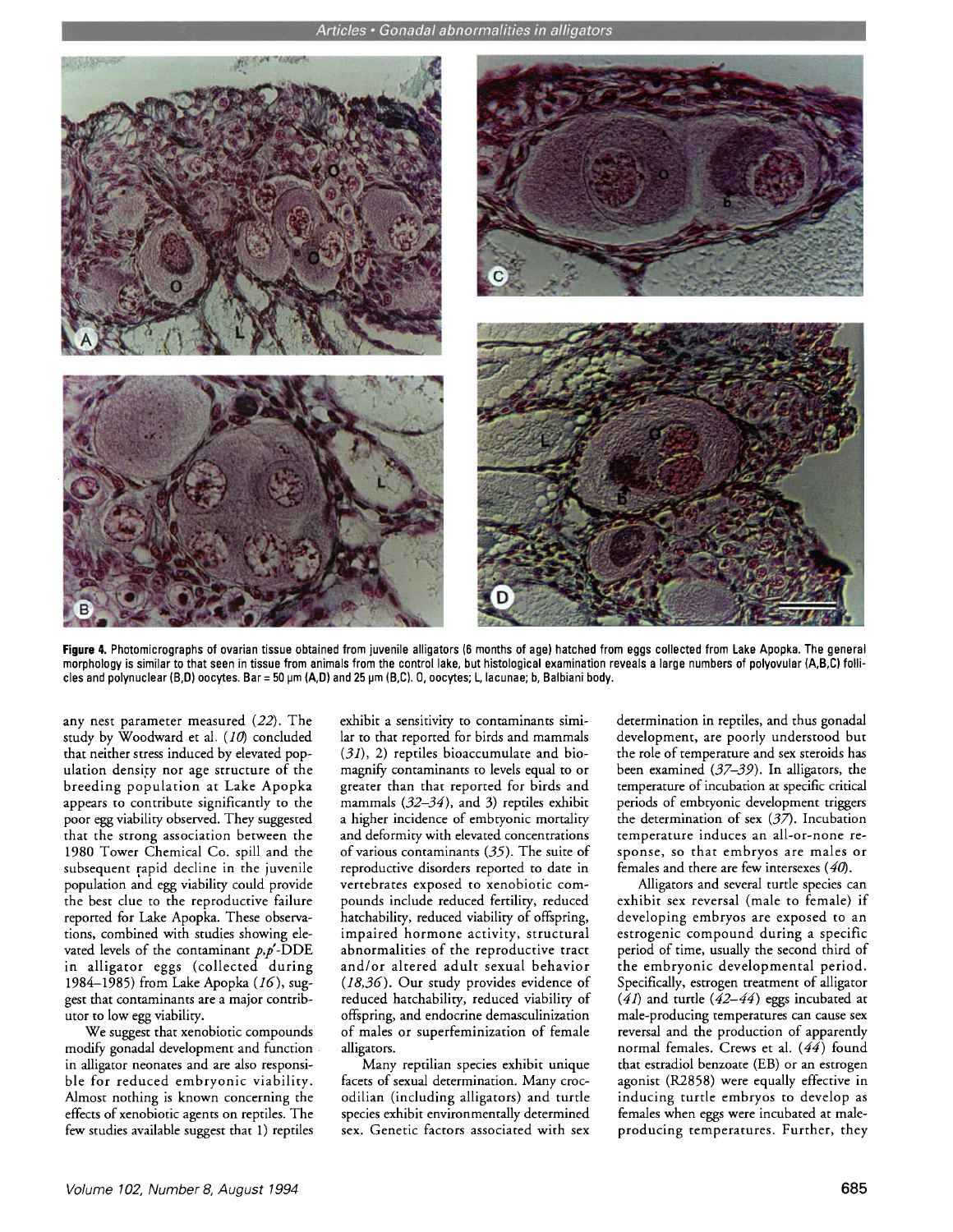

found that some of the EB-treated turtle embryos exhibited hypertrophied oviducts (44). As in turtles, alligator eggs incubated at a male-producing temperature and treated with 100 µg or 300 µg EB/egg induced sex reversal in 100% of the eggs so treated (41). Intersex individuals are produced when the concentration of an estrogenic compound is below a specific threshold. With intermediate treatment levels, an embryo may exhibit Mullerian (female) ducts and a testis or even an ovotestis. Turtle eggs exposed by painting or injecting them with estradiol or other estrogenic compounds (PCBs; Bergeron and Crews, personal communication) show such partial reversal. Bergeron and Crews (personal

communication) observed that <sup>2</sup>',4',5' trichloro-4-biphenylol induced 100% sex reversal (based on histological examination of gonads and internal ducts) in the redeared turtle (Chrysemys nelsoni), whereas treatment with 2',3',4',5'-tetrachloro-4 biphenylol stimulated total sex reversal in 50% of the embryos and partial sex reversal (intersex) in 21% of the embryos. Interestingly, turtle neonates (Chrysemys nelsoni) from Lake Apopka have either apparently normal ovaries or ovotestes (intersex) (Gross and Guillette, unpublished data). Moreover, amniotic fluid concentrations of  $E_2$  and T indicate that no turtle hatchling from Lake Apopka produces a normal androgen synthesis pattern

Figure 5. Photomicrographs of testicular tissue obtained from juvenile alligators (6 months of age) hatched from eggs collected from Lakes Woodruff (A) and Apopka (B,C). Tissue obtained from Lake Woodruff animals had wellorganized seminiferous tubules with clearly defined Leydig and spermatogonia. Some of the germ cells display mitotic activity indicating early stages of spermatogenesis (A). In contrast, testes from Lake Apopka males had poorly organized tubules and cellular structures (bar-shaped structures) of unknown function or origin (B,C) indicated by the arrows. Bar = 50  $\mu$ m (A) and 25  $\mu$ m (B,C). G, germ cell; L, Leydig cell; S, Sertoli cell;

(Gross and Guillette, unpublished data). Reptiles represent excellent models for determining the extent of estrogenic xenobiotic contamination in an ecosystem owing to the apparent lability of sex determination in response to the presence of estrogen or estrogenlike compounds.

Determination of sex reversal in all the laboratory studies on turtles and alligators reported above is based on histological observation of the gonad and reproductive tracts, but no reports are available on the steroidogenic capabilities of these sexreversed individuals at hatching or at later stages in life. Our observations that gonadal morphology and plasma hormone concentrations in male and female alligators are both modified provide further support for the hypothesis that the depressed population on Lake Apopka is contaminant induced. Circulating sex steroid concentrations in both male and female alligators from Lake Apopka are significantly different when compared to those of a control population from Lake Woodruff. As in other vertebrates, the reptilian gonad synthesizes sex steroids in a sexually dimorphic pattern. Adult males are characterized by elevated androgens, primarily testosterone, whereas females exhibit elevated estradiol- $17\beta$  during the follicular growth phase of the reproductive cycle (45). As with mammals and birds, steroids appear essential for normal development of the reproductive tract in reptiles, including alligators (46,47), and a recent study has reported sexual dimorphism in circulating testosterone concentrations of juvenile green sea turtles (48). A sexually dimorphic pattern in plasma or allantoic fluid sex steroid concentrations is obvious at birth in alligators (Gross and Guillette, unpublished data).

Male alligators, 6 months of age, hatched from eggs collected on Lake Apopka had significantly depressed plasma T concentrations when compared to males from the control population from Lake Woodruff. Previous studies have reported significantly depressed plasma androgen levels in various mammalian species after experimental exposure of adult males to various estrogenic xenobiotic contaminants or phytoestrogens (49-51). However, these compounds are thought to have a greater direct impact on the developing reproductive system than on the adult system; thus, embryonic exposure may induce significant modifications in male anatomy and physiology (52-54).

The mechanisms by which xenobiotic chemicals alter steroidogenesis are still under study, but those identified include: 1) reduced gonadotropin-releasing hormone (GnRH) synthesis from the hypothalamus, 2) reduced LH release from the pituitary, 3) reduced availability of the pre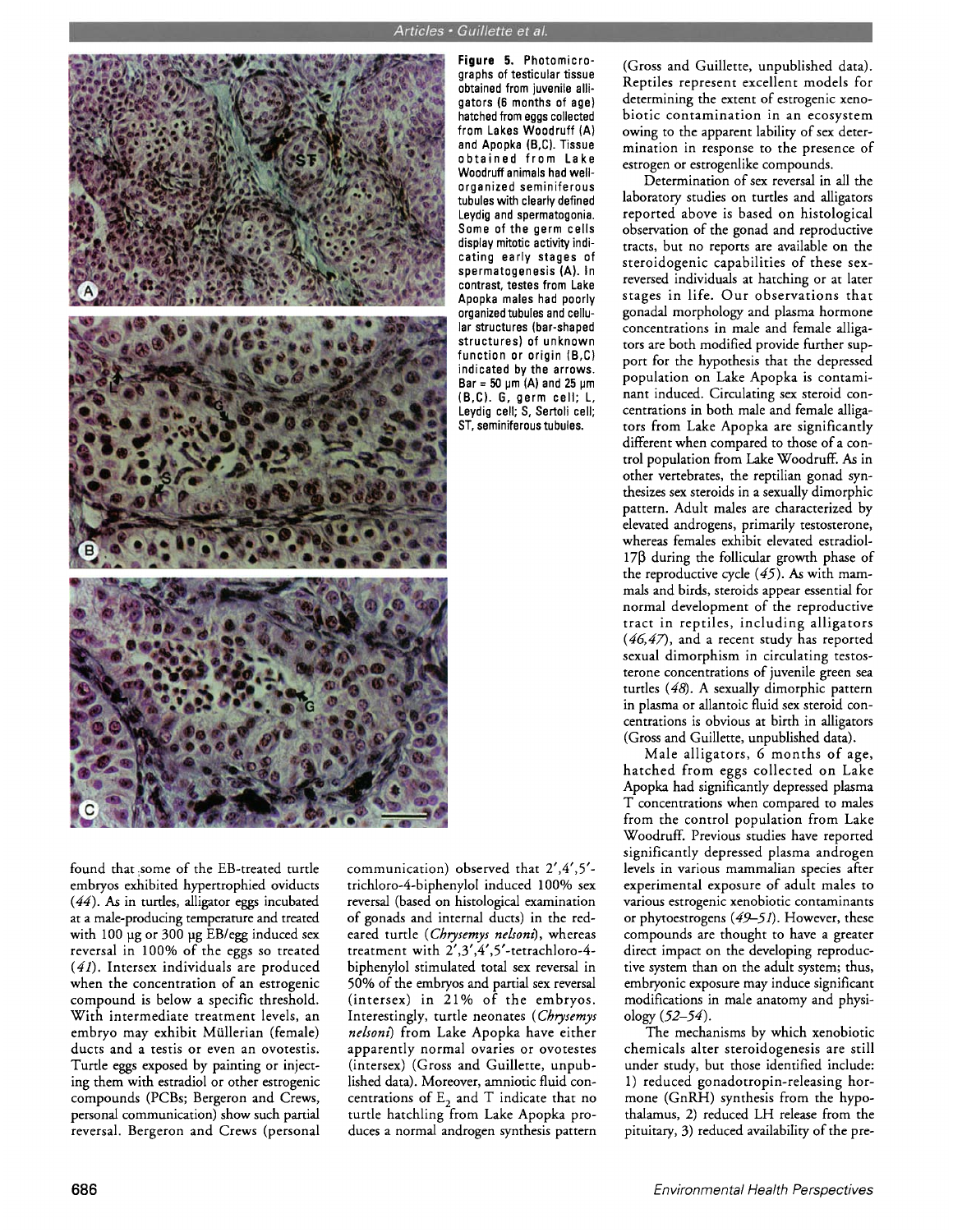cursor cholesterol, 4) modification of the enzymes required for steroidogenesis (e.g., aromatase, cytochrome  $P450<sub>sec</sub>$ , and 5) modifications of the cellular receptor numbers and function (51). Peterson et al. (20) reported a decrease in plasma testosterone concentration in rats exposed in utero to small concentrations (0.064 mg/kg) of dioxin. They also reported <sup>a</sup> 95% reduction in plasma concentrations of LH, the hormone responsible for stimulating testicular steroidogenesis. Similarly, male rodents exposed neonatally to diethylstilbestrol (DES) or  $o, p'$ -DDT exhibit significantly reduced plasma LH concentrations in response to <sup>a</sup> GnRH challenge (55). As expected, the effective dose varies with the compound used; in the case of the phytoestrogen genistein, some doses can increase LH release, whereas other doses depress plasma LH concentrations (56). One mechanism by which the xenobiotic dioxin modifies plasma androgen concentrations in adult male rodents is to inhibit testicular cholesterol mobilization while leaving unaltered cellular concentrations of cytochrome  $P450<sub>sec</sub>$ , responsible for the conversion of cholesterol to pregnenolone, the initial step in gonadal steroidogenesis (51). Interestingly, this effect is organ specific, as adrenal steroidogenesis is apparently altered after dioxin exposure by reduction of this cytochrome (57,58). These studies in adult rodents provide clues to possible loci affected by in utero exposure, but mechanisms by which steroidogenesis is altered after embryonic or neonatal exposure to estrogenic xenobiotics are still under study. Further studies must examine gonadal steroidogenesis in other wildlife, as our data suggest that a modification of gonadal androgen and estrogen synthesis has occurred.

In addition to the differences in viability and plasma sex steroid concentrations, we noted significant modifications in gonadal morphology. Both polyovular ovarian follicles and polynuclear oocytes were observed. Polyovular follicles do appear spontaneously in vertebrates and have been reported in a variety of mammals (25). Treatment of female rodents, either pre- or postnatally, with DES increases both the frequency of polyovular follicles and the number of females exhibiting this condition (25). Polyovular follicles stimulated with gonadotropin ovulated and were capable of fertilization, although the number of eggs fertilized was significantly lower than for uniovular follicles (59,60). Further, fertilized ova from DES-induced polyovular follicles will develop into blastulae and continue to develop to implantation-stage embryos, but the frequency of embryos reaching this stage is significantly reduced compared to embryos derived

from uniovular follicles (61). In species exposed to xenobiotic estrogens, reduced viability of fertilized eggs, owing to their release from polyovular follicles as reported above, can contribute to the low hatching rates reported for various wildlife species. In fact, Masson (22) reported that most embryonic mortality occurred in alligator eggs before oviposition, i.e., during the blastula to late gastrula stages of embryonic development.

In conclusion, our data support the hypothesis that contamination of a wildlife population with an estrogenic xenobiotic has the potential to significantly alter embryonic sexual development and thereby significantly depress subsequent reproductive success. These compounds can work at various biological levels, from outright mortality of eggs and adults to more subtle effects such as modification of the steroidogenic capacity of the gonad. These studies have only begun to address what we believe could be a serious, widespread threat to wildlife populations. Our observations also stress the need for more complete examination of the reproductive functioning and health of other species, including humans, living adjacent to Lake Apopka. Future studies of natural populations exposed to xenobiotic estrogens must include an approach that goes from gene to ecosystem, so that the mechanisms by which these xenobiotics influence an individual can be addressed as well as determine the consequences to a population.

#### **REFERENCES**

- 1. Stearns SC. The evolution of life histories. Oxford:Oxford University Press, 1992.
- 2. Ferguson MWJ. Reproductive biology and embryology of the crocodilians. In: Biology of the reptilia, vol 14 (Gans C, Billet F, Maderson P, eds). New York:John Wiley and Sons, 1985;329-491.
- 3. Joanen T, McNease LL. Ecology and physiology of nesting and early development of the American alligator. Am Zool 29:987-998 (1989).
- 4. Elsey RM, Joanen T, McNease L, Lance V. Stress and plasma corticosterone levels in the American alligator - relationships with stocking density and nesting success. Comp Biochem Physiol 95A:55-63 (1990).
- 5. Elsey RM, Joanen T, McNease L, Lance V. Growth rate and plasma corticosterone levels in juvenile alligators maintained at different stocking densities. <sup>J</sup> Exp Zool 255:30-36 (1990).
- 6. Hines TC. The past and present status of the American alligator in Florida. Proc Ann Conf Southeast Assoc Fish Wildl Agencies 31:84-89 (1979).
- 7. Wood JM, Woodward AR, Humphrey SR, Hines TC. Night counts as an index of American alligator population trends. Wildl Soc Bull 13:262-272 (1985).
- 8. Woodward AR, Moore CT. Statewide alligator surveys. Final report. Tallahassee, FL:FL Game Freshwater Fish Commission 1989;1-24.
- 9. Jennings ML, Percival HF, Woodward AR. Evaluation of alligator hatchling and egg removal from three Florida lakes. Proc Ann Conf Southeast Assoc Fish Wildl Agencies 42:283-294 (1988).
- 10. Woodward AR, Percival HF, Jennings ML, Moore CT. Low clutch viability of American alligators on Lake Apopka. Fla Sci 56:52-63 (1993).
- 11. U.S. EPA. Environmental impact statement. Lake Apopka restoration project, Lake and Orange Counties, Florida. Atlanta, GA:U.S. Environmental Protection Agency, 1979.
- 12. Schelske C, Brezonik P. Can Lake Apopka be restored? In: Restoration of aquatic ecosystems: science, technology and public policy. Washington, DC:National Academy Press, 1992;393-398.
- 13. Clark DR. Dicofol (Kelthane) as an environmental contaminant. U.S. Fish and Wildlife Technical report 29. Washington, DC:U.S. Fish and Wildlife Service,1990;1-37.
- 14. McLachlan JA, Newbold RR, Teng CT, Korach KS. Environmental estrogens: orphan receptors and genetic imprinting. In: Chemically induced alterations in sexual and functional development: the wildlife/human connection, vol 21 (Colborn T, Clement C, eds). Princeton, NJ:Princeton Scientific Publishing, 1992;107-112.
- 15. Soto, AM, Lin T-M, Justicia H, Silvia R.M, Sonnenschein C. An "in culture" bioassay to assess the estrogenicity of xenobiotics. In: Chemically induced alterations in sexual and functional development: the wildlife/human connection, vol 21 (Colborn T, Clement, C, eds). Princeton, NJ:Princeton Scientific Publishing, 1992;295-309.
- 16. Heinz GH, Percival HF, Jennings ML. Contaminants in American alligator eggs from lakes Apopka, Griffin and Okeechobee, Florida. Environ Monit Assess 16:277-285 (1991).
- 17. Cooper K. Effects of pesticides on wildlife. In: Handbook of pesticide toxicology, vol <sup>1</sup> (Hayes WJ, Laws ER Jr, eds). New York:Academic Press, 1991;463-495.
- 18. Colborn T, Clement C, eds. Chemically induced alterations in sexual and functional development: the wildlife/human connection, vol 21. Princeton, NJ:Princeton Scientific Publishing, 1992.
- 19. Bern H. The fragile fetus. In: Chemically induced alterations in sexual and functional development: the wildlife/human connection, vol 21 (Colborn T, Clement, C, eds). Princeton, NJ:Princeton Scientific Publishing, 1992;9-15.
- 20. Peterson RE, Moore RW, Mably TA, Bjerke DL, Goy RW. Male reproductive system ontogeny: effects of perinatal exposure to 2,3,7,8-tetrachlorodibenzo-p-dioxin. In: Chemically induced alterations in sexual and functional development: the wildlife/human connection. vol 21 (Colborn T, Clement, C, eds). Princeton, NJ:Princeton Scientific Publishing, 1992;175-193.
- 21. Percival HF, Masson GR, Rice KG. Alligator egg viability and effects of early age class harvest in selected wetlands in Florida. Final report. Gainesville, FL:Florida Cooperative Fish Wildlife Research Unit, University of Florida, 1992.
- 22. Masson GR. Environmental influences on reproductive potential, clutch viability and embryonic mortality of the American alligator in Florida (PhD dissertation),